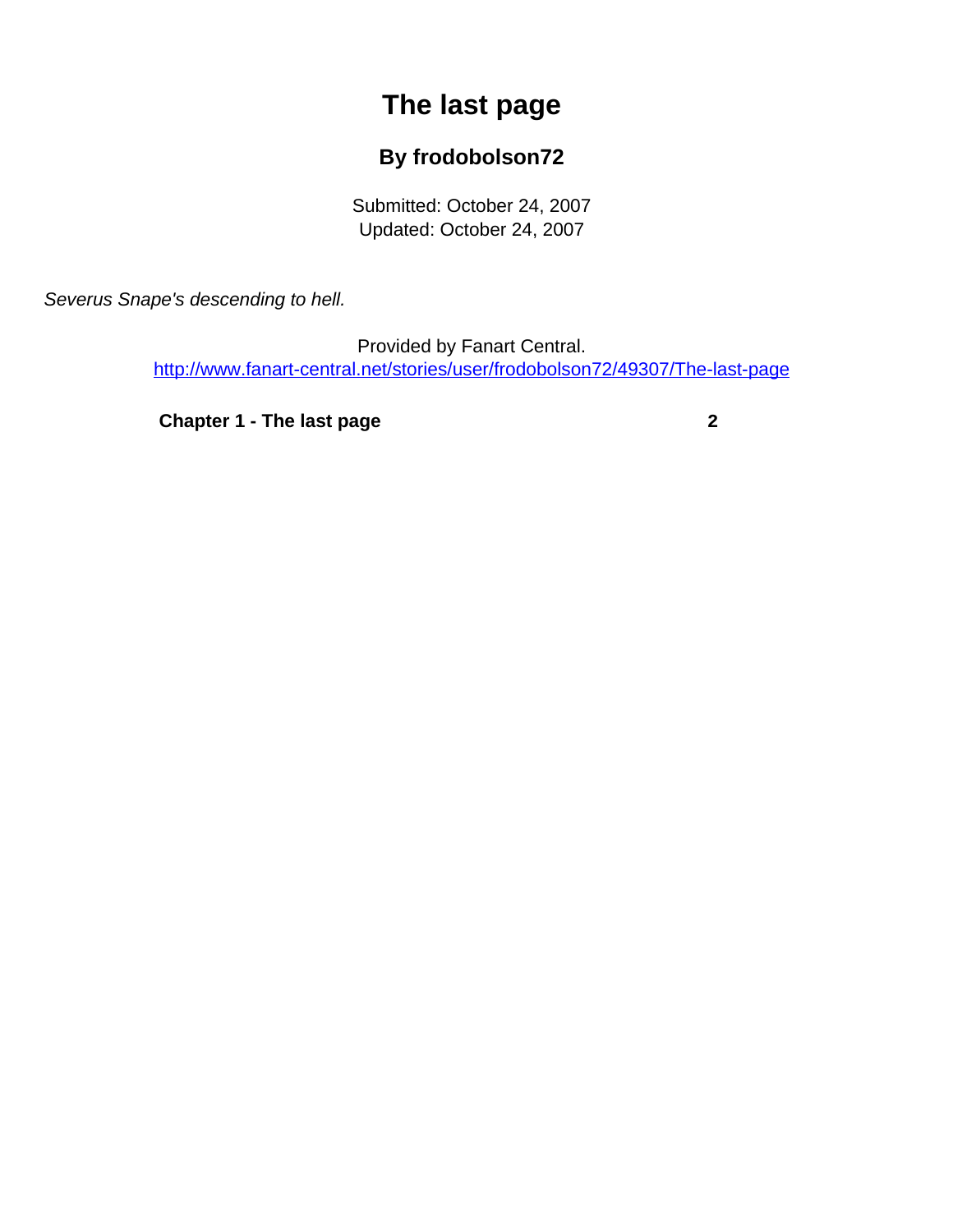## **1 - The last page**

## <span id="page-1-0"></span>THE LAST PAGE

Everybody calls me Snivellus even though this is not my name.

Today I've turned eighteen. The only present I've been given has been the most bitter of all my miserable existence.

Lily has abandoned me.

She has ditched me for my worst enemy, that stupid and vain jerk of Potter. What the hell could she had seen in him? He's just a sack of brainless muscles, a narcissistic git whose only idea is that earth spins around him and his gang of lapdogs. How could she had fallen in love with this shabby bully? How could she despise my love this way, throw it all away as if it was a pile of shoot?

I've been so blind…! I feel like a moth that by approaching light too much, finally gets burnt. I feel powerless and betrayed. But what hurts me the most is that it's precisely her who had given me the Judas' kiss, handing them on a plate the worst of all humiliations. I've loved her so much that I was not able to see further than her. All my universe was concentrated wherever she was. My Lily… I can not forget her voice when she whispered words of love in my ear, nor the taste of her lips. Her perfume is still on my skin. It's just a week ago when we made love for the last time. How could she lie me that way?

I hate her with all my heart and however I can't stop loving her desperately. I'm consuming inside and yet I'm not able to turn over her my venom. I only can puke it all over the others.

I loathe life because it has not been generous with me. I loathe my parents because they made me feel miserable during all my existence, because they didn't love me and they never tried to hide it, because they've made me become a resented, bitter and mean human being. I loathe everybody who has let me aside without even grant me the benefit of the doubt, those who have made fun of me without mercy, and also those who have looked at me with pity and compassion. They can put their pity whenever it fits. I do not want anybody to feel sympathy for me. I only want vengeance.

I had thought about bursting one day at Hogwarts like an "avenger angel". I've watch it on muggle television news. "Two gun-armed youngsters assault their high school and kill seventeen schoolmates on an indescribable violence act". Nevertheless I would be armed only with my wand and more than two hundred different curses that I'm able to execute, including the unforgivable ones. My bad reputation on this aspect has been underestimated. Of course Potter and company would be my first target, followed by some of the teachers. And Lily would be left to live in order to see in great detail how her beloved die under a Crucio curse.

In the end, as a finishing touch, I´d put my wand against myself and I'd get it over with once and for all.